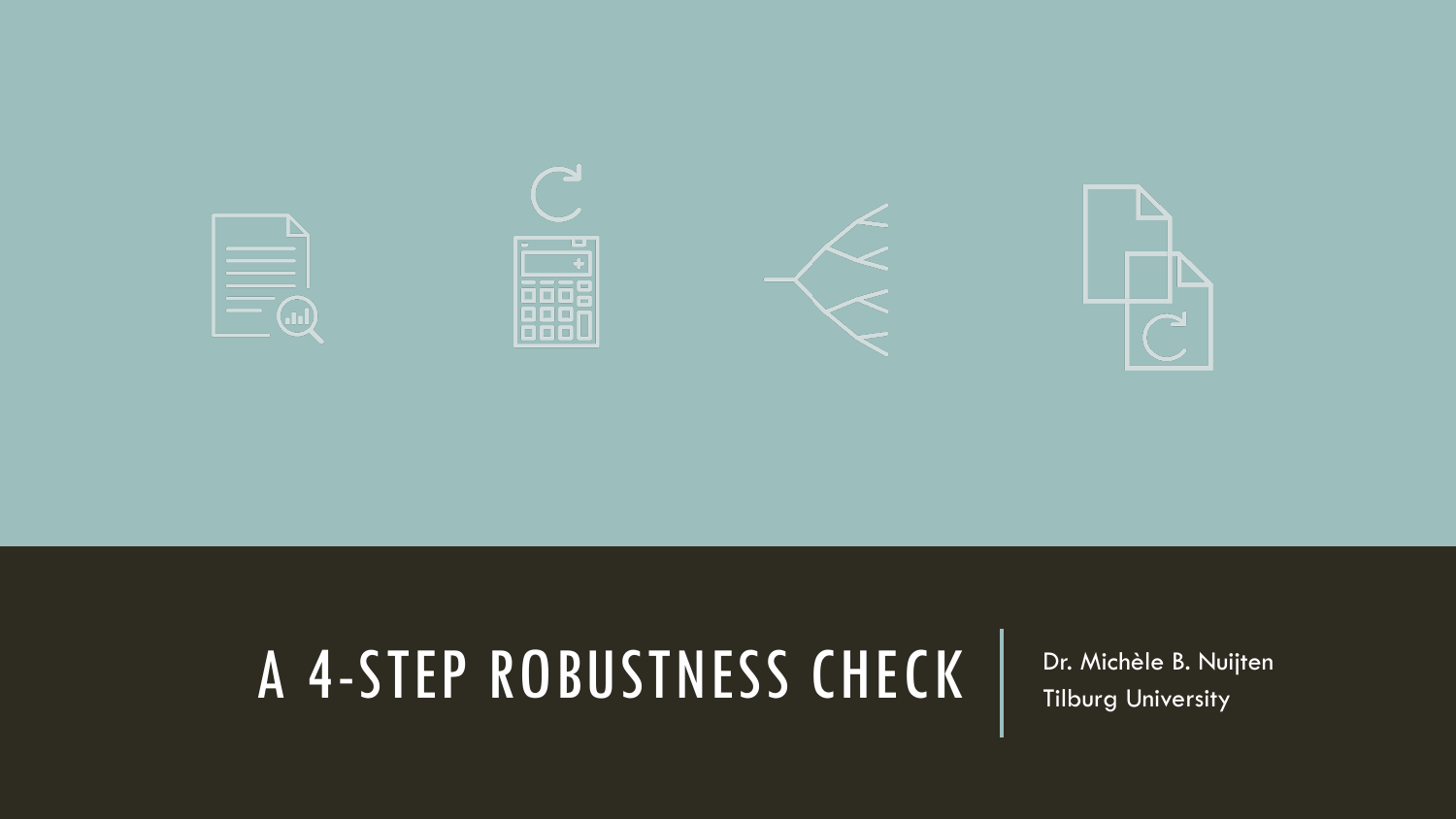### **ROBUSTNESS**



1801

### Robustness ≈ "Can I trust this result?"

 $^{\rm o}$  Soulsee to whom all correspondence should be addenised

 $-0264 - 0328 - 0 - 2007$  Klaver-Academic Publishers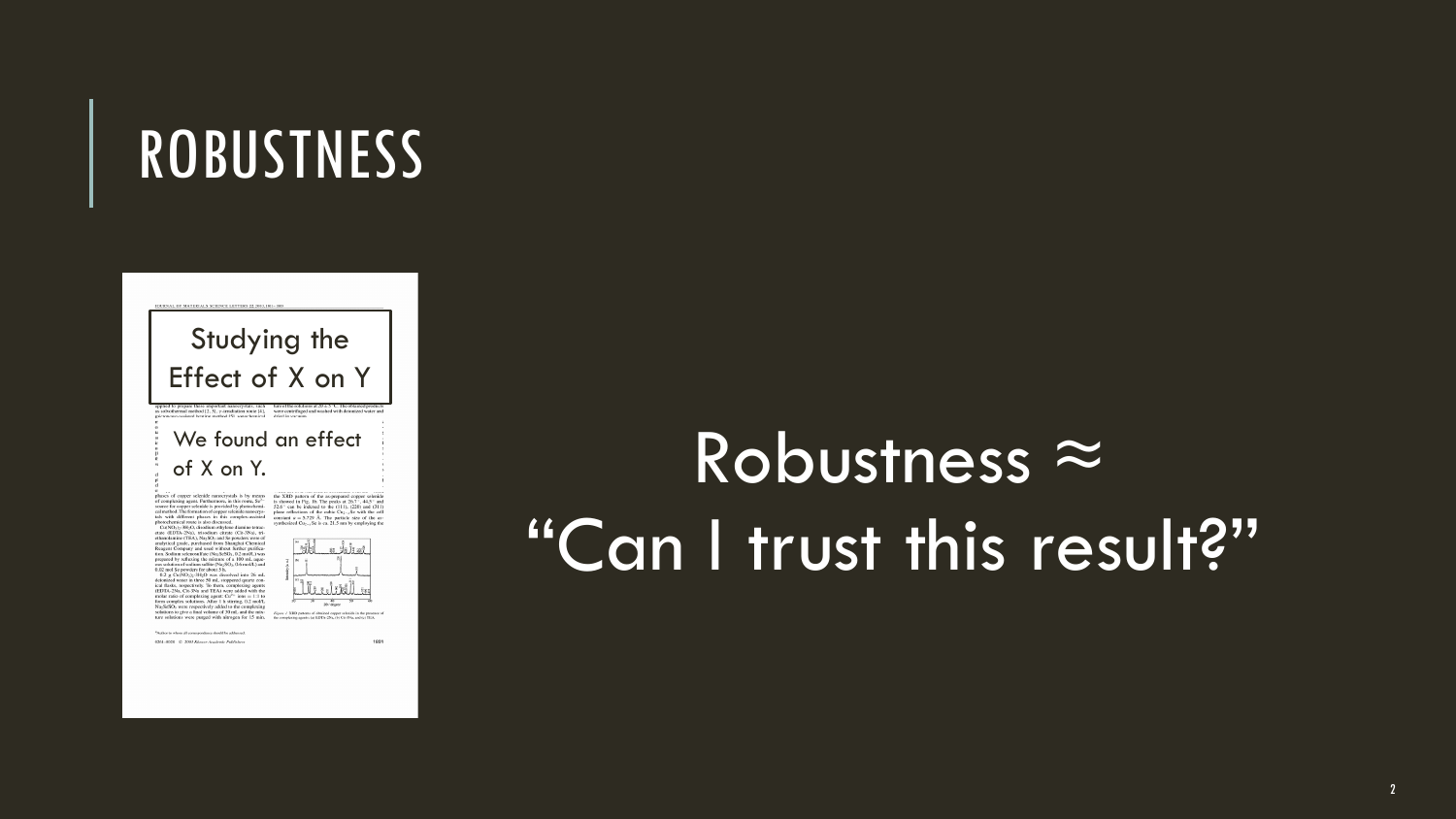### ASSESSING ROBUSTNESS THROUGH REPLICATION



Studying the Effect of X on Y

photochemical route is also discussed.<br>Co(NO3): 3H2O, disodium ethylene diamine tetrao

etate (EDTA-2Na), trisodium citrate (Cit-3Na), tri-<br>ethanolamine (TEA), Na<sub>2</sub>SO<sub>3</sub> and Se powders were of otheresis<br>metrics (TEA), NegoYa and Se provides were of the model and standard metrics<br>( $\mu$  and the model of the model of the model and standard metrics<br>( $\mu$ ), and standard metric metrics ( $\mu$ ),<br>and the model of the mo Nu<sub>2</sub>SeSO<sub>3</sub> were respectively added to the complexing<br>solutions to give a final volume of 30 mL and the mix-<br>solutions to give a final volume of 30 mL and the mix-<br>ture solutions were purged with nitrogen for 1.5 min. to



1801

 $-0264 - 0328 - 0 - 2007$  Klaver-Academic Publishers



#### Cons of replication: time & money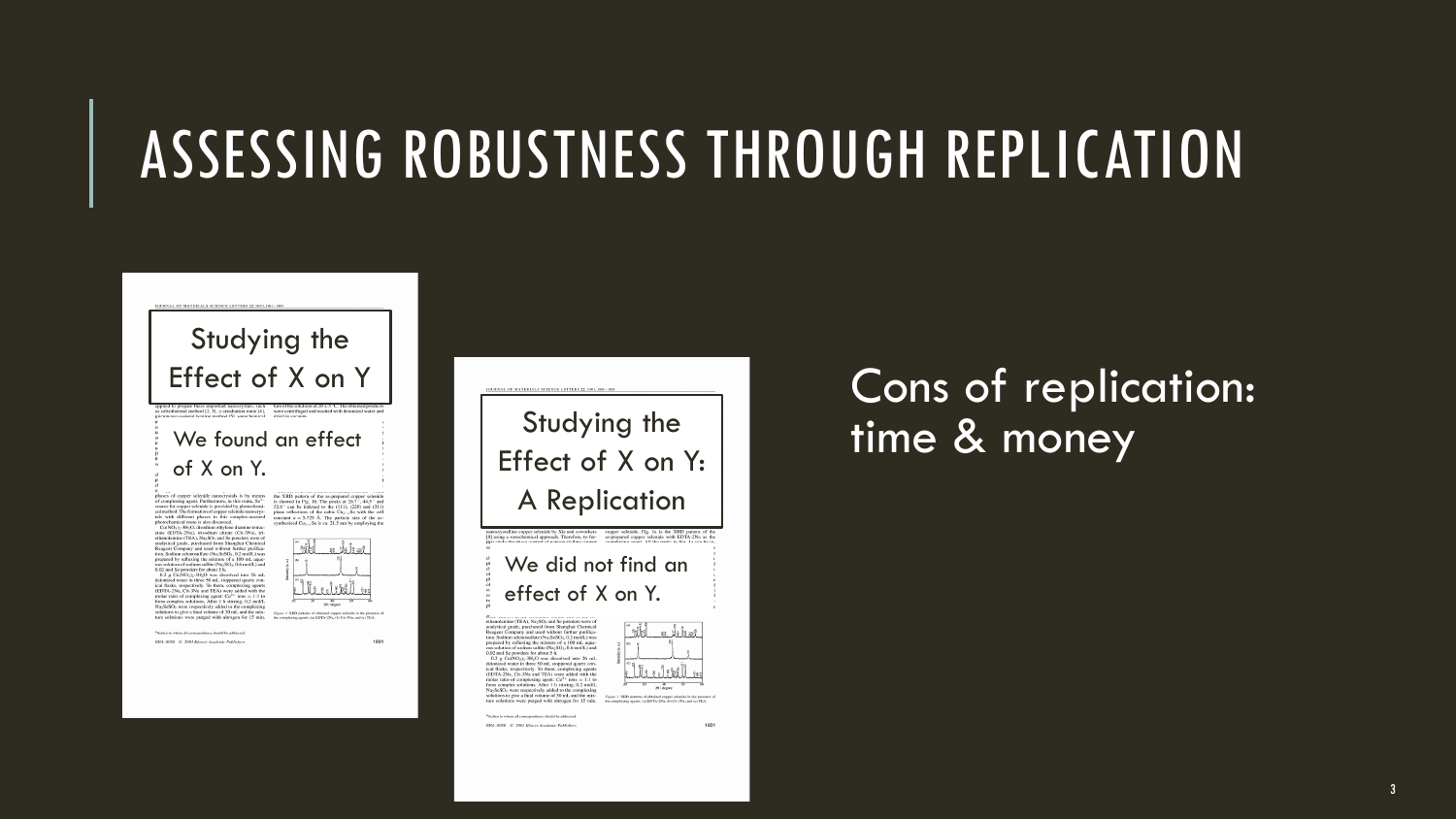### FOCUS ON REPRODUCIBILITY FIRST

### **Replicability**

A study is successfully **replicated** if the same/a similar result is found in a new sample.

#### **Reproducibility**

A study is successfully **reproduced** if independent reanalysis of the original data, using the same analytic approach, leads to the same results.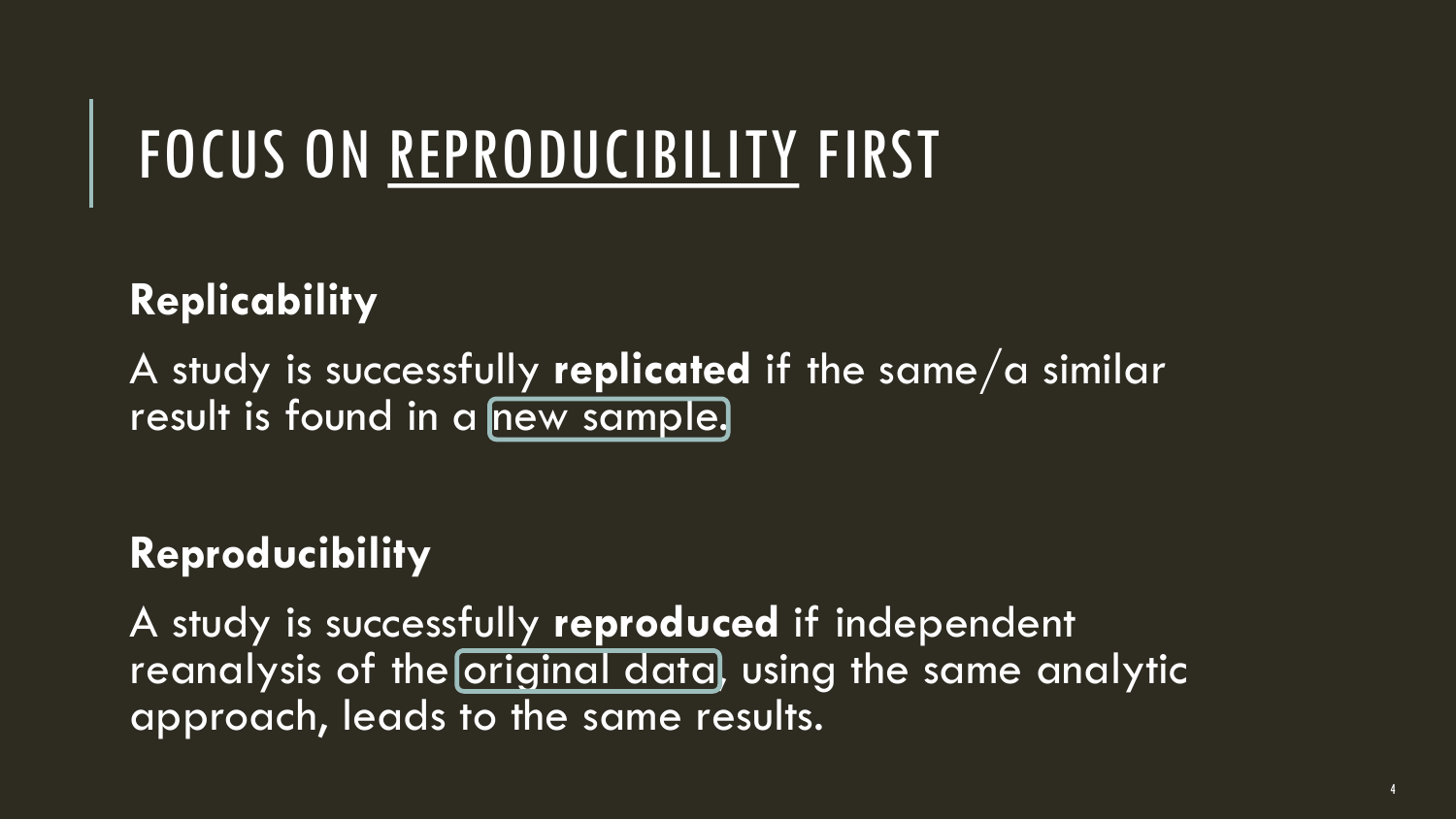### REPRODUCIBILITY IS A PREREQUISITE FOR REPLICABILITY



etate (EDTA-2Na), trisodium citrate (Cit-3Na), tri-<br>ethanolamine (TEA), Na<sub>2</sub>SO<sub>3</sub> and Se powders were of

ethanolarisme (TEA), Nego<br>Syo and Se poeders over of the system of the main standard manipularism (TeA), procedured from Shanghai Chematical and<br>and Solidary substantial (NegoSMO), Co 2 metal.) variates and Solidary<br>distr Va<sub>2</sub>SeSO<sub>2</sub> were respectively added to the complexing<br>obations to give a final volume of 30 ml, and the mixsolutions to give a final volume of 30 mL and the mix- $r_{\text{tper}}$  of the solutions were purged with nitrogen for 15 min.  $r_{\text{tper}}$  or



1801

RD patterns of obtained copper selenide in the prese<br>sing agents: (a) EDTA-2Na, (b) Cit-3Na, and (c) TEA

visors all correspondence should be addressed 0261-8028 C 2007 Kinner Academic Publishers



Reanalyze following reported procedures

 $p > .05$ ??

5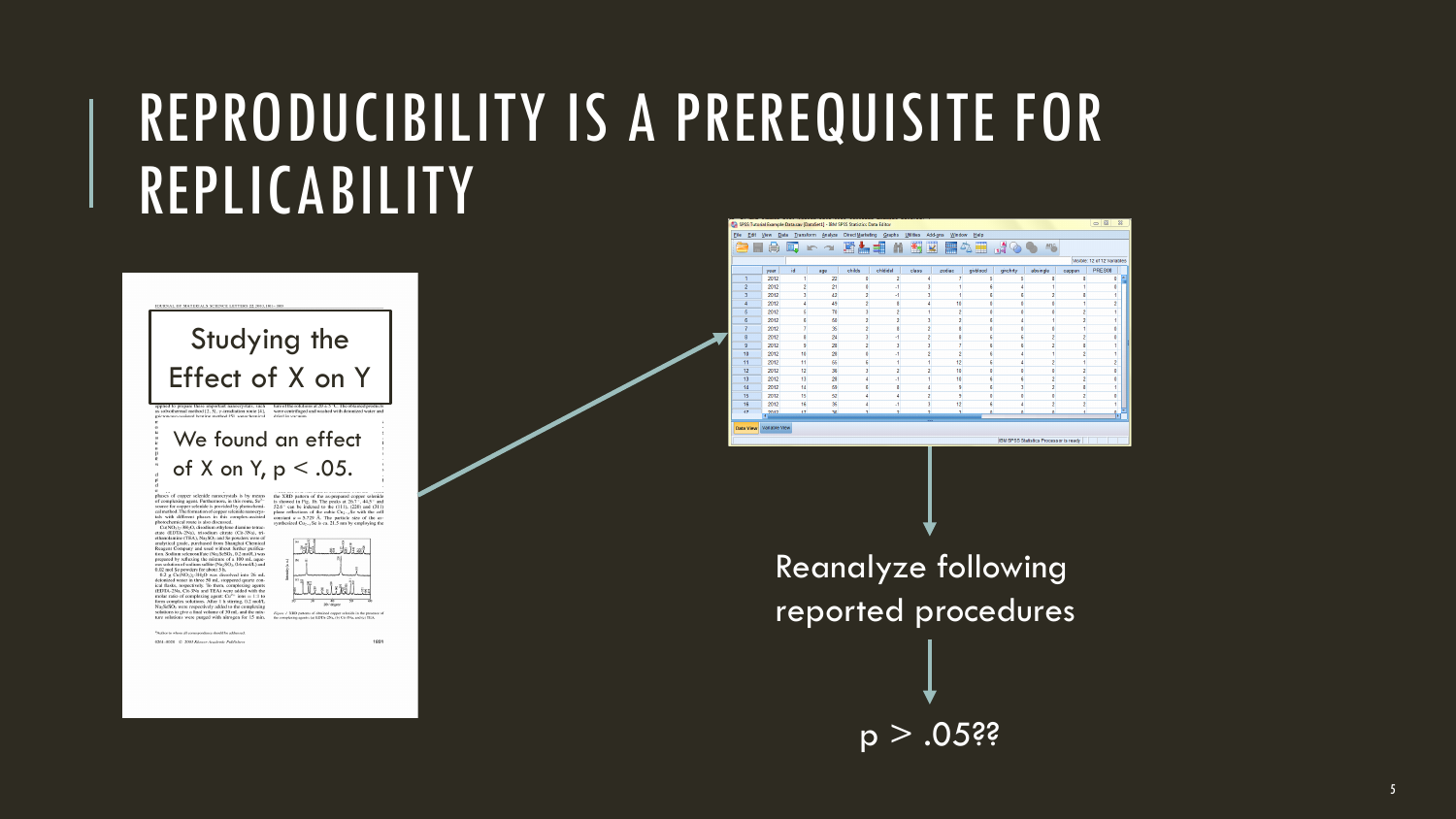### REPRODUCIBILITY IS A PREREQUISITE FOR REPLICABILITY



- If a result is not **reproducible**, it has no clear bearing on theory or practice
- An irreproducible number is effectively **meaningless**

You don't need replication to find out whether this finding is robust.  $l$  it's not.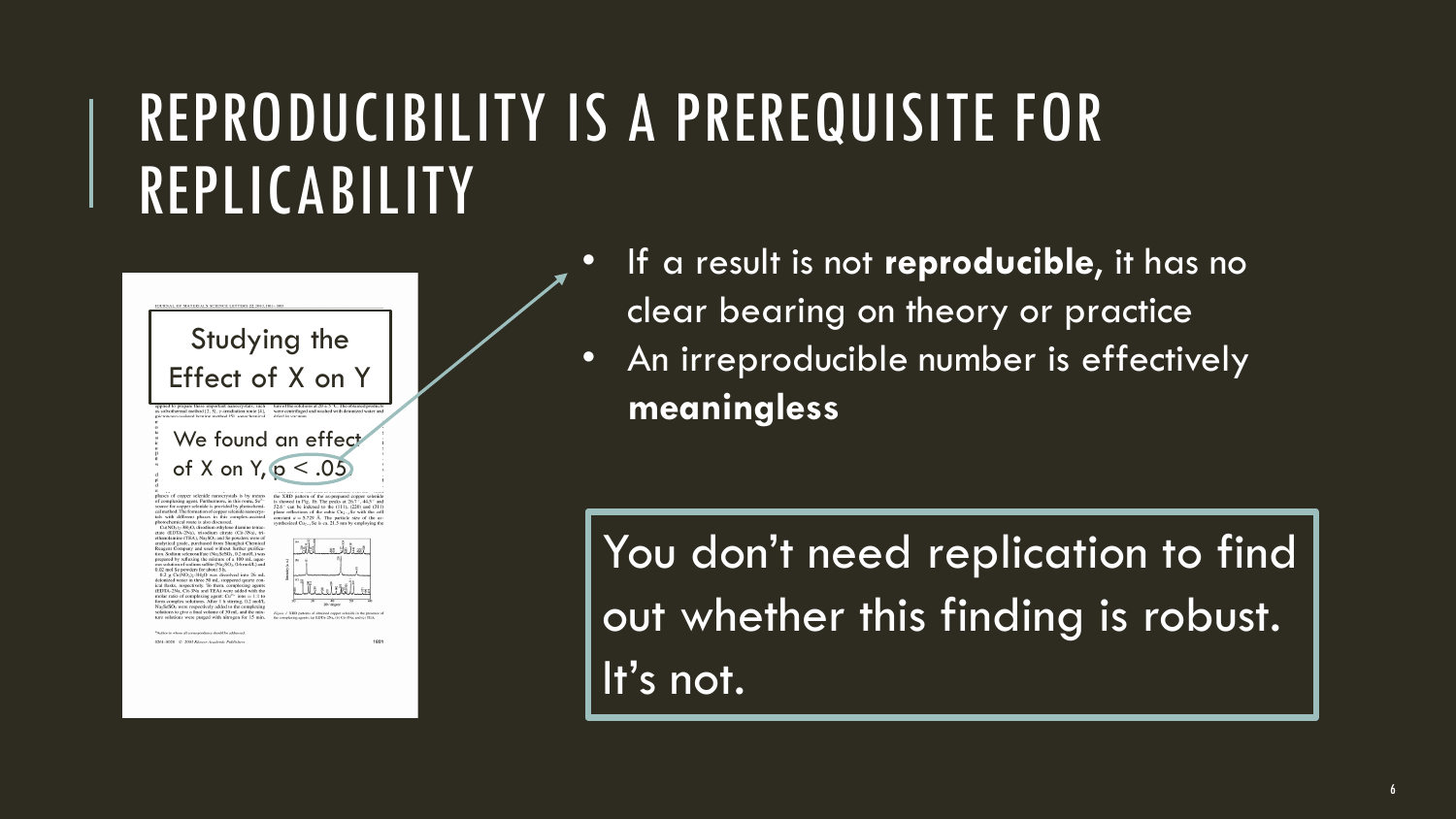### VERIFY REPORTED NUMBERS BEFORE INVESTING IN A REPLICATION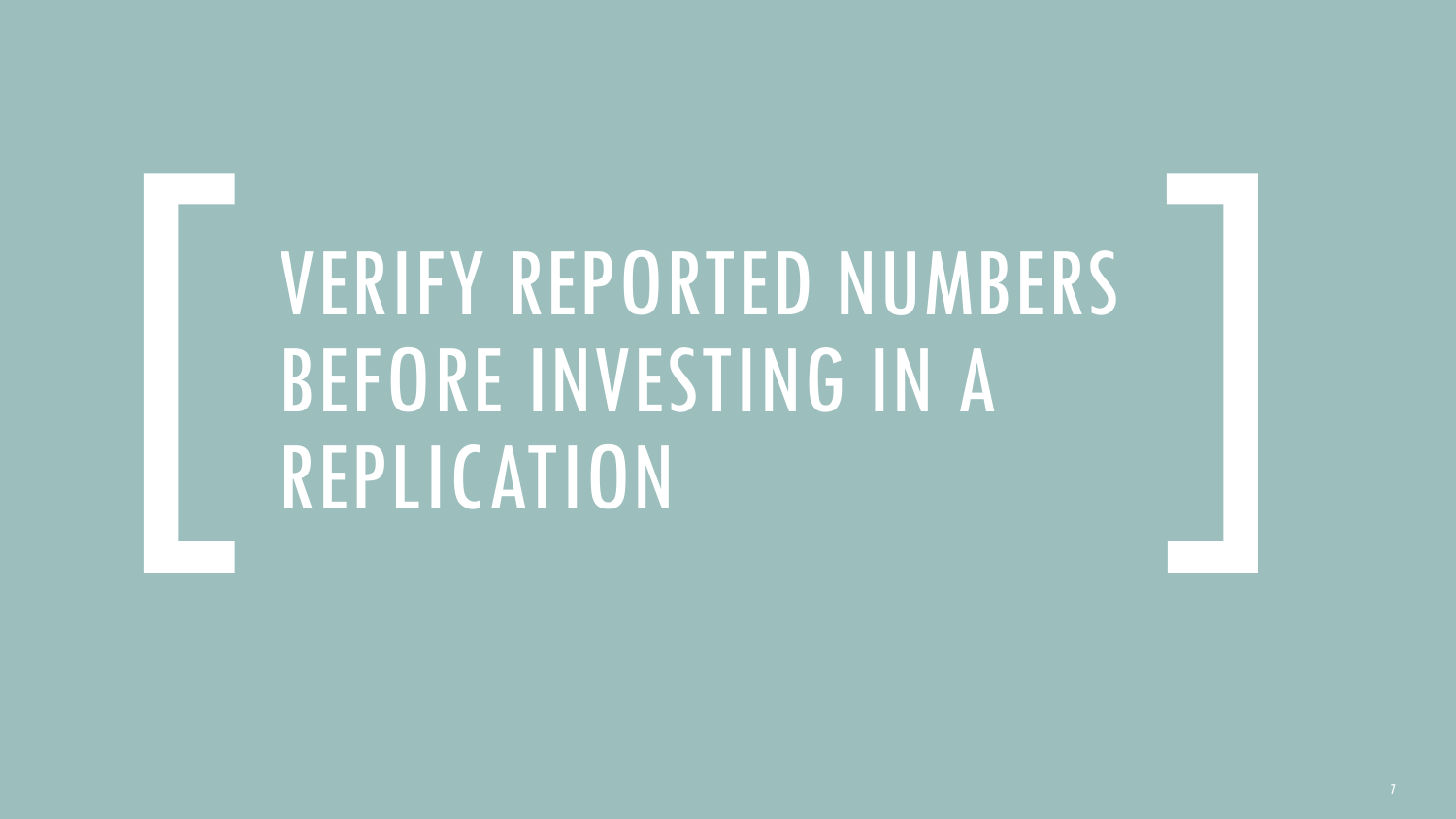### 4 STEP ROBUSTNESS CHECK





1. Are there visible errors in reported numbers?

#### 2.

Does reanalysis of the original data give the same outcomes?



3.

How sensitive is the result to alternative analytical choices?



4.

Does a replication study in a new sample find the same results?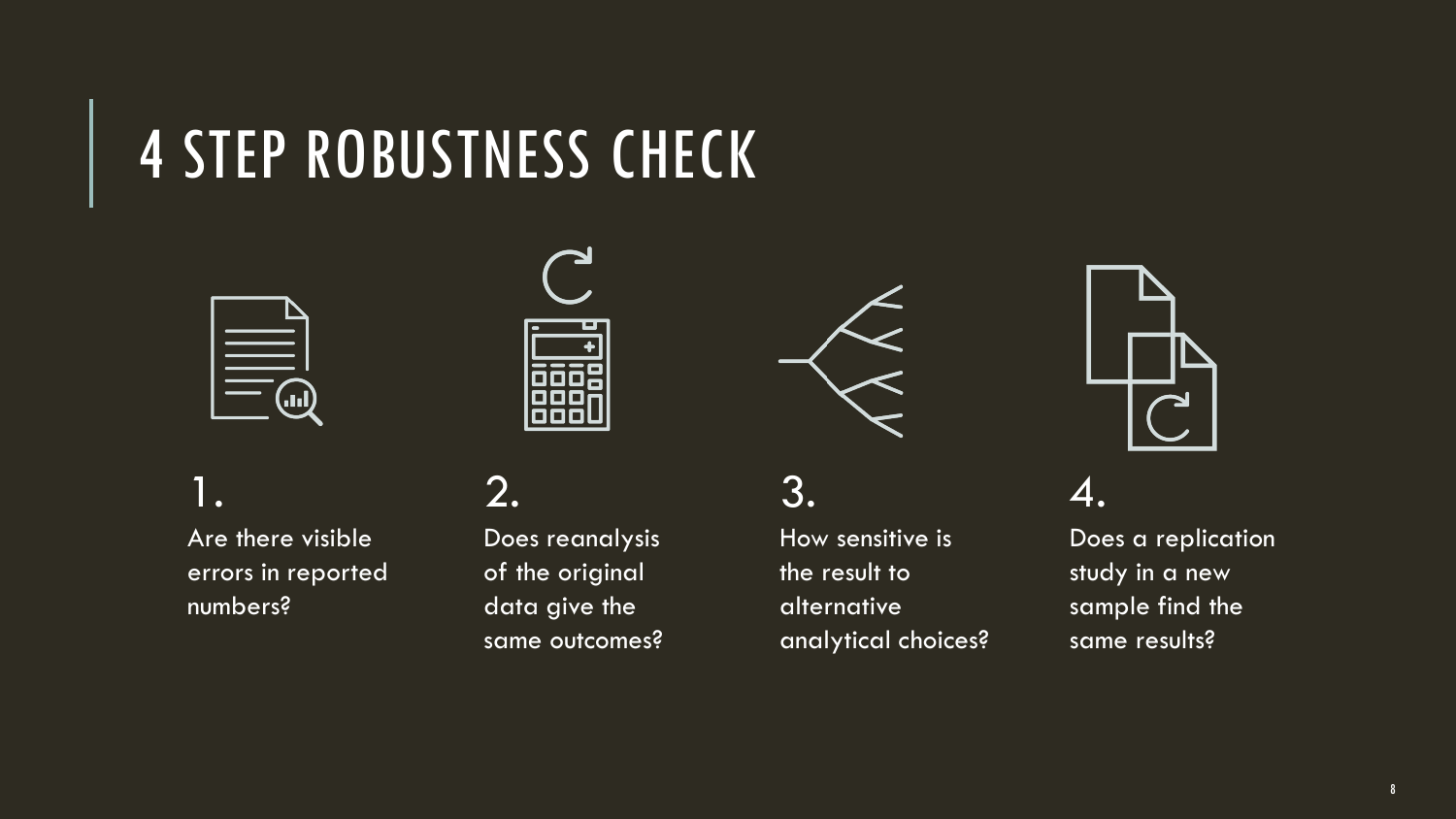# $\begin{tabular}{|c|c|} \hline \quad \quad & \quad \quad & \quad \quad \\ \hline \quad \quad & \quad \quad & \quad \quad \\ \hline \quad \quad & \quad \quad & \quad \quad \\ \hline \quad \quad & \quad \quad & \quad \quad \\ \hline \quad \quad & \quad \quad & \quad \quad \\ \hline \quad \quad & \quad \quad & \quad \quad \\ \hline \end{tabular}$

### 1. ARE THERE VISIBLE ERRORS IN REPORTED NUMBERS?

"70% of the patients recovered within a week  $(60/100)$ ."

Recalculated: 60%

"In total, we interviewed 20 residents: 11 men and 12 women."

Recalculated: 23 residents

"The effect was significant,  $t(28) = 1.02$ ,  $p < .05$ ."

```
Recalculated: p = .32
```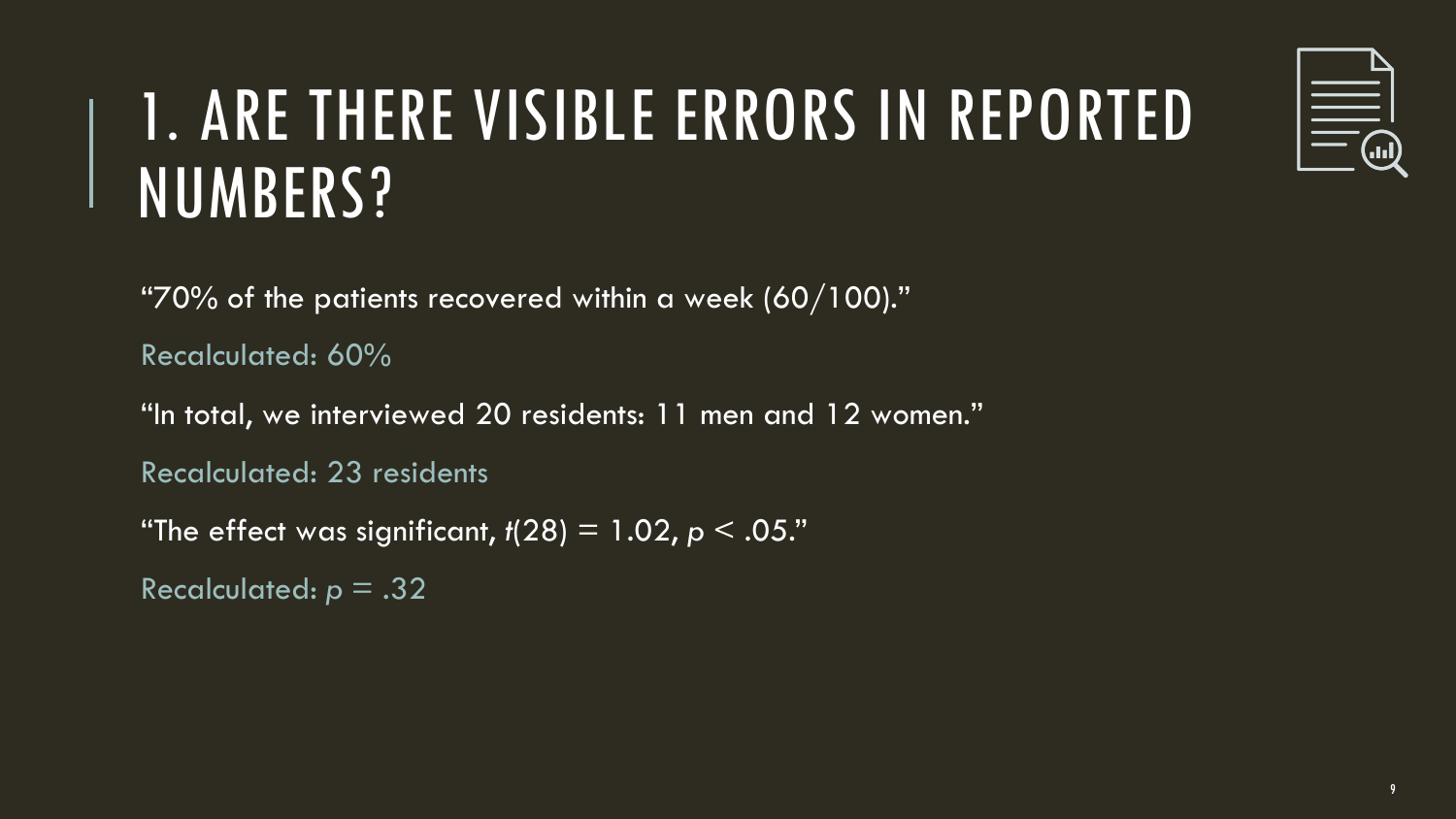

### 2. DOES REANALYSIS OF THE ORIGINAL DATA GIVE THE SAME OUTCOMES?

CORRITo engine Fournable Data say (Data Sat1) - 1933 CORR Statistics Data Folio



Visible: 12 of 12 Variable **DOFS68** 

cannon.

IRM SPRR Realisting Processor is ready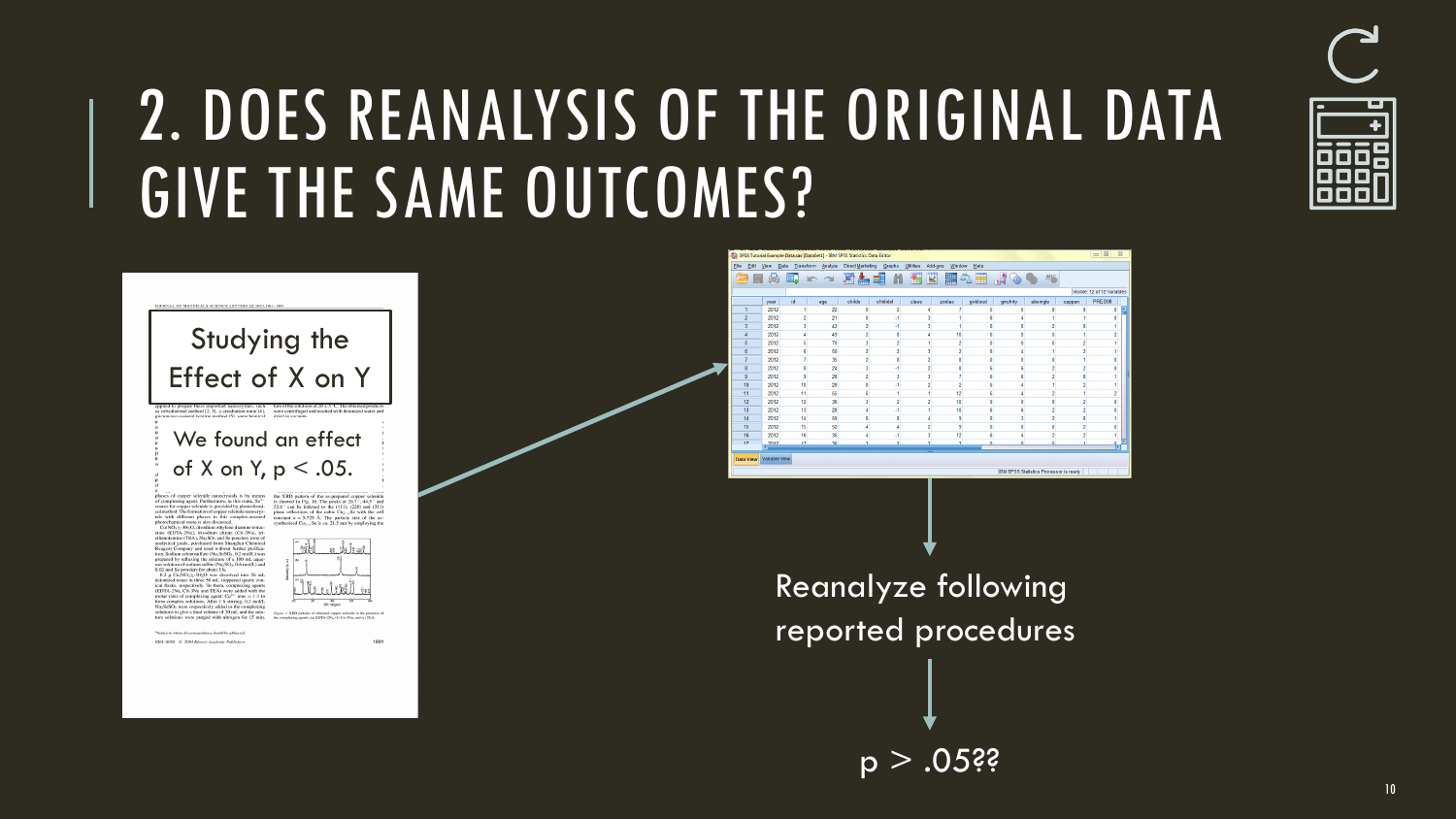### 3. HOW SENSITIVE IS THE RESULT TO ALTERNATIVE ANALYTICAL CHOICES?



| Test two-tailed instead of one-<br>tailed         | $\rightarrow p > .05$ |
|---------------------------------------------------|-----------------------|
| Remove one seemingly<br>arbitrary covariate       | $\star$ p > .05       |
| <b>Reanalyze following reported</b><br>procedures | p < .05               |
| Include the outlier that was<br>removed           | $\rightarrow p > .05$ |
| <b>Exclude the last observation</b>               | p > .05               |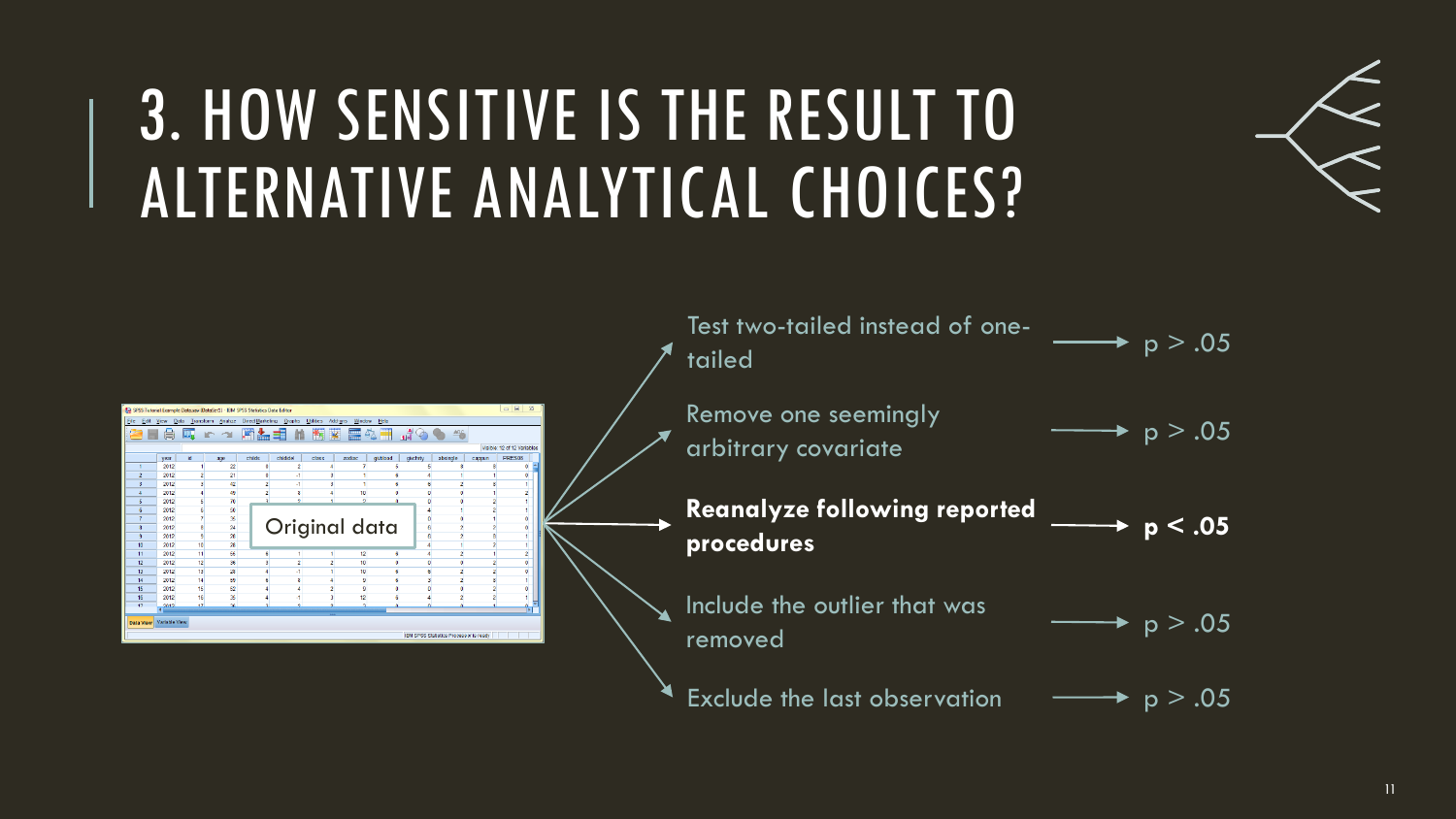### HOW COMMON ARE REPRODUCIBILITY PROBLEMS?

- 50% of psychology papers contain statistical reporting inconsistencies Nuijten et al., 2016
- 64% of psychology papers showed different results upon reanalysis Hardwicke et al., 2020

• up to 63% of psychology authors admit to opportunistic use of flexibility in analyses

John et al., 2012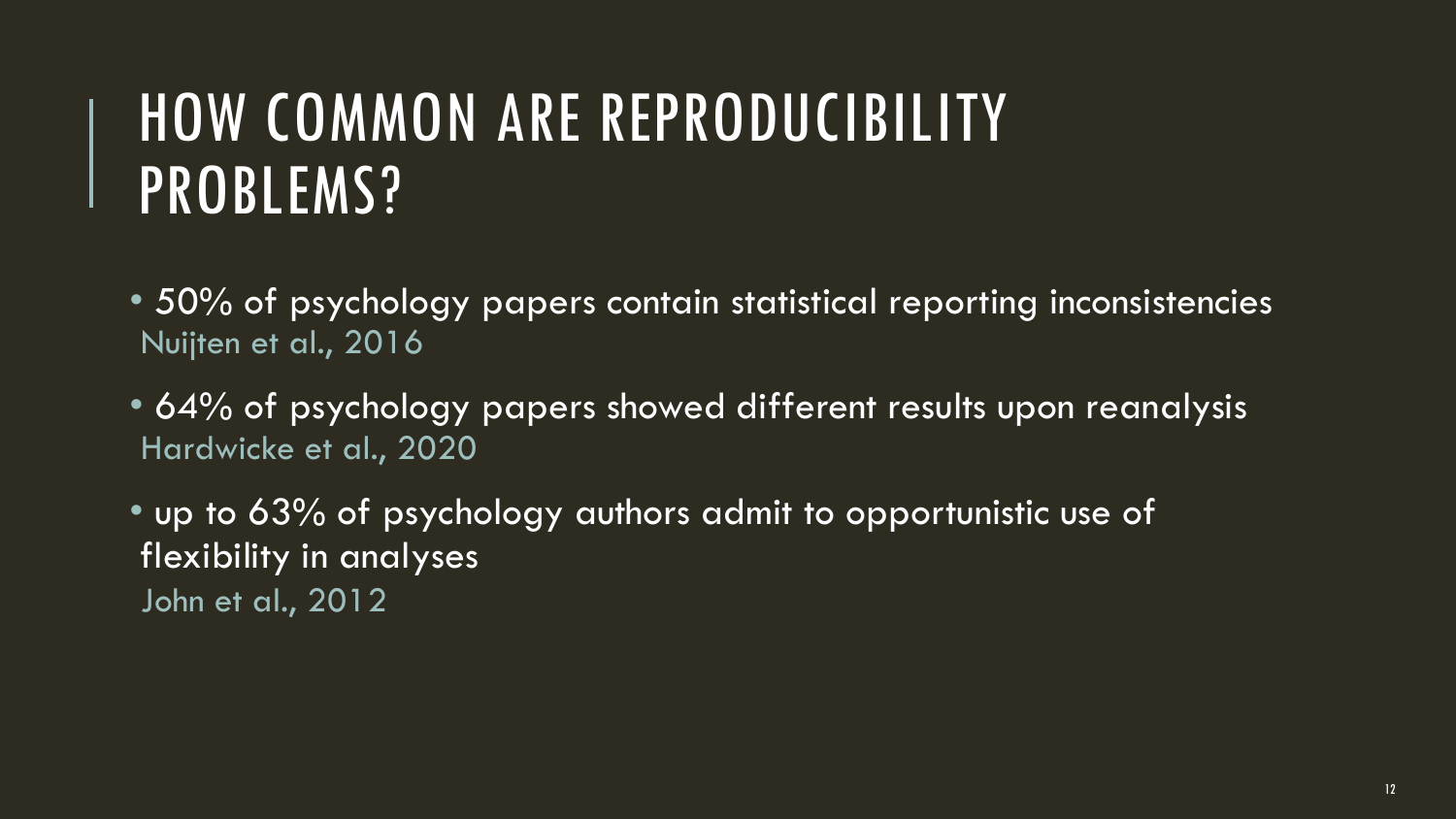### ASSESSING ROBUSTNESS



1. Are there visible errors in reported numbers?

< 1 hour

2. Does reanalysis of the original data give the same outcomes?

1 day

3.

How sensitive is the result to alternative analytical choices?

1 week



4.

Does a replication study in a new sample find the same results?

1 year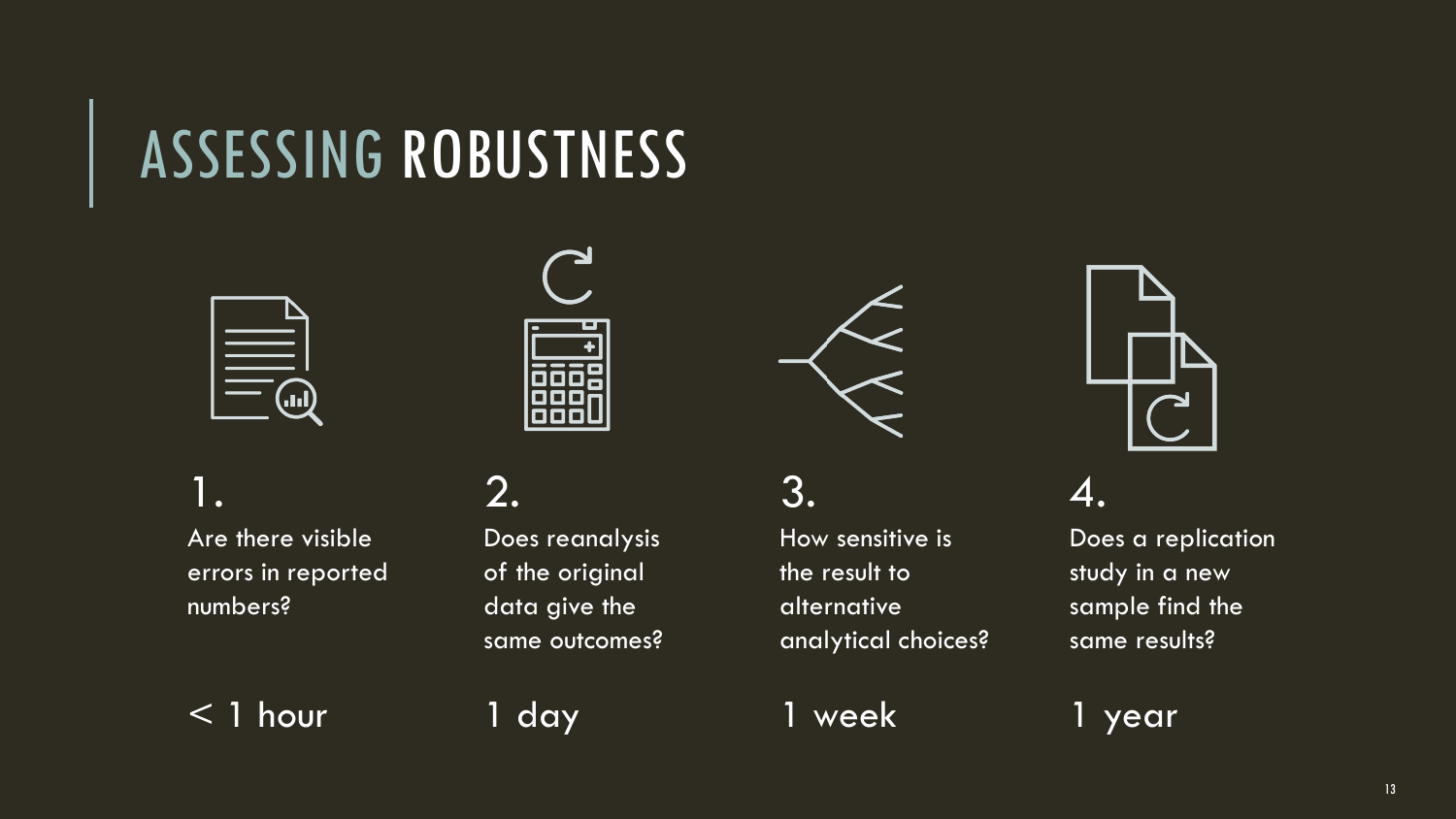### IMPROVING ROBUSTNESS







1. Check the internal consistency of your reported results

2.

Share your raw data and analysis scripts

3. Conduct and report your own sensitivity analyses



4.

Write detailed methods sections and share materials